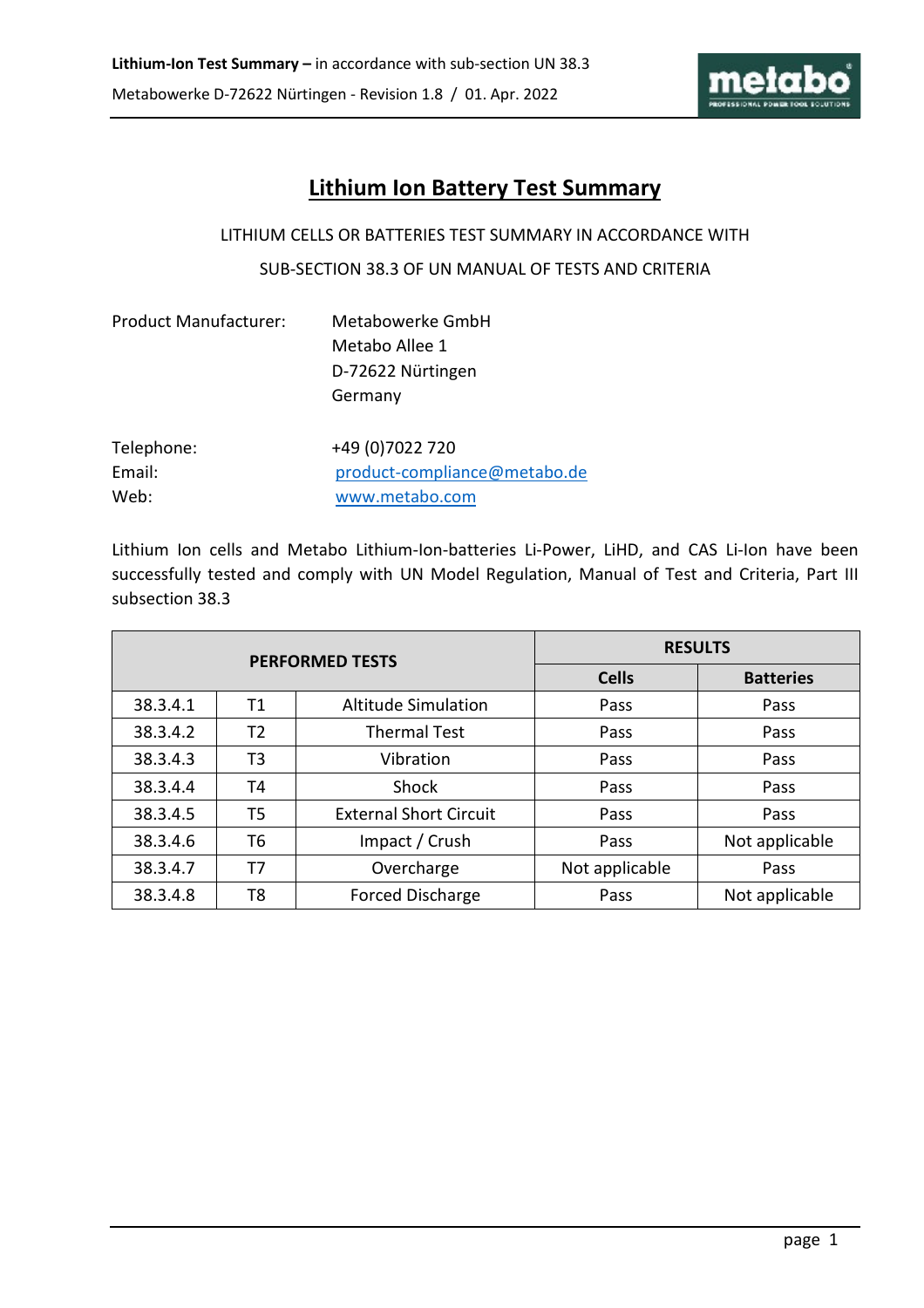

The UN38.3 tests were performed at least by one of the following test houses and were tested to UN Manual Test and Criteria Revision 3 Amendment 1 or subsequent revisions or amendments.

| Beke u. 41-43<br>H-1135 Budapest, Hungary                                                                  | TÜV Rheinland InterCert Kft.<br>Termék üzletág Villamos laboratórium                                                                                                                      | Samsung SDI Safety Center<br>467, Beonyeong-ro<br>Seobuk-gu, Cheonan-si<br>Chungcheongnam-do, Korea                   |                                                                           |  |
|------------------------------------------------------------------------------------------------------------|-------------------------------------------------------------------------------------------------------------------------------------------------------------------------------------------|-----------------------------------------------------------------------------------------------------------------------|---------------------------------------------------------------------------|--|
| Telephone:<br>E-Mail:<br>Web:                                                                              | +36-1-461-1100<br>tuv@hu.tuv.com<br>www.tuv.hu                                                                                                                                            | E-Mail:<br>Web:                                                                                                       | Telephone: +82-41-560-3114<br>sdimaster@samsung.com<br>www.samsungsdi.com |  |
| Guangzhou Branch<br>Guangzhou, China<br>Telephone:<br>E-Mail:<br>Web:                                      | DEKRA Testing and Certification (Shanghai) Ltd.<br>No. 3 Qiyun Road, Science City<br>Guangzhou Hi-Tech Ind. Development Zone<br>+86 20 6661 2000<br>Among.Chen@dekra.com<br>www.dekra.com | SIQ Ljubljana<br>Mašera-Spasićeva ulica 10<br>1000 Ljubljana, Slovenija<br>Telephone:<br>E-Mail:<br>Web:              | +386 1 4778 100<br>info@siq.si<br>www.siq.si                              |  |
| Sanyo Component Europe GmbH<br><b>Technical CRM Section</b><br>Stahlgruberring 4<br>81829 München, Germany |                                                                                                                                                                                           | Shanghai Research Institute<br>of Chemical Industry Testing Co. Ltd.<br>345 Yunlin Road(E)<br>200062, Shanghai, China |                                                                           |  |
| Telephone:<br>E-Mail:<br>Web:                                                                              | +49 89 460095-0<br>info.europe@sanyo-energy.com<br>www.sanyo-energy-europe.com                                                                                                            | Telephone:<br>E-Mail:<br>Web:                                                                                         | +86 21 52813463<br>zhoujy@oxygen18.com cn<br>http://www.oxygen18.com.cn/  |  |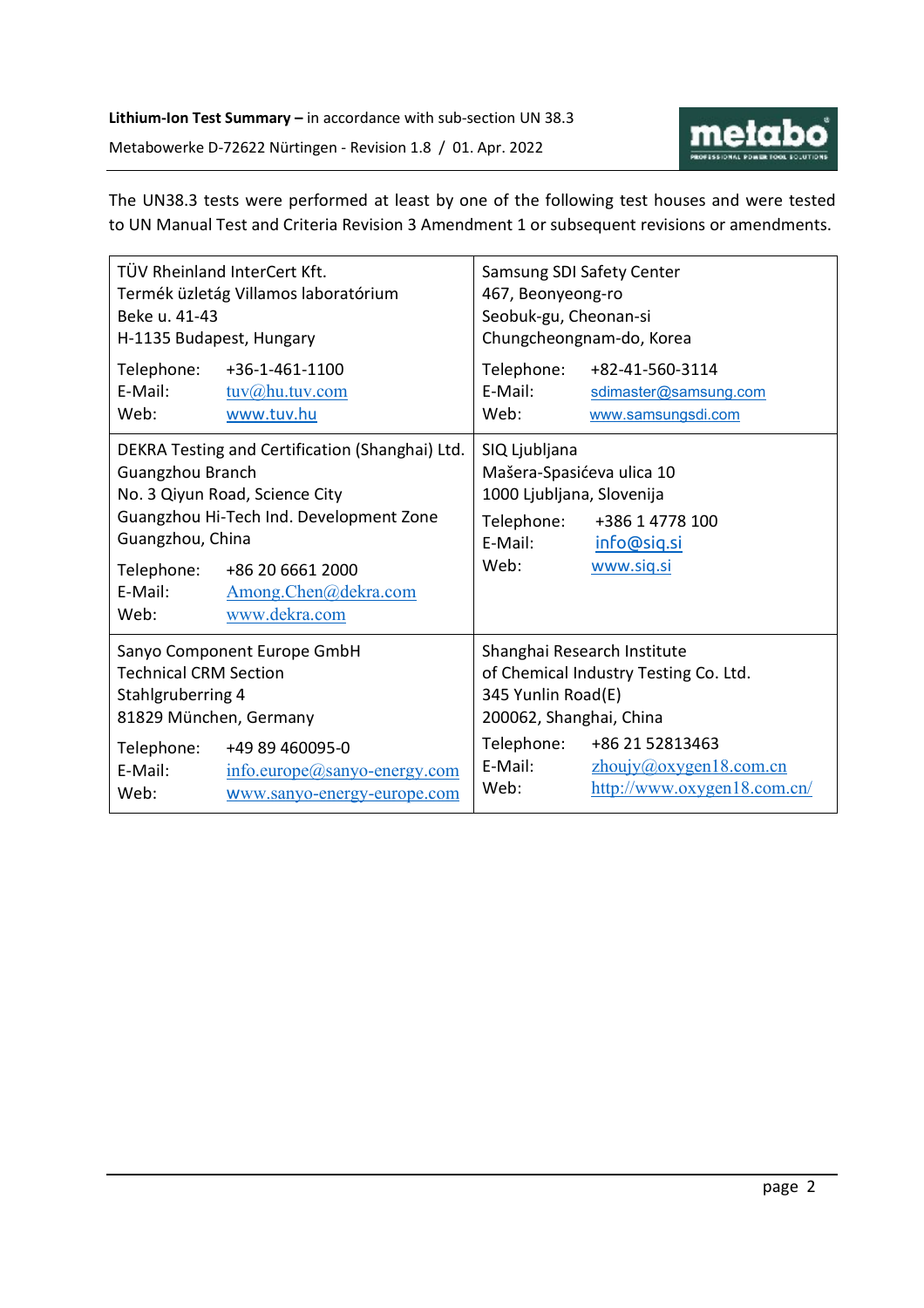

|           |                                             | Weight | <b>Rating</b> | <b>Test report</b> |            |  |
|-----------|---------------------------------------------|--------|---------------|--------------------|------------|--|
|           | <b>Physical Description</b><br><b>Model</b> |        | [Wh]          | number             | date       |  |
| INR-21700 | Li-ion cylindrical cell                     | 0,072  | 18,0          | SDI-UN-190426-03   | 2019-04-19 |  |
| INR-21700 | Li-ion cylindrical cell                     | 0,067  | 14.4          | SDI-UN-170306-01   | 2017-03-06 |  |
| INR-21700 | Li-ion cylindrical cell                     | 0,070  | 10,8          | SDI-UN-170331-01   | 2017-03-31 |  |
| INR-18650 | Li-ion cylindrical cell                     | 0,045  | 7,2           | SDI-UN-150630-03   | 2015-06-30 |  |
| INR-18650 | Li-ion cylindrical cell                     | 0,045  | 9,0           | SDI-UN-170331-02   | 2017-03-31 |  |
| INR-20700 | Li-Ion cylindrical cell                     | 0,056  | 11,3          | E1415524           | 2014-05-28 |  |
| INR-20700 | Li-Ion cylindrical cell                     | 0,063  | 13,0          | F1622012           | 2016-05-19 |  |
| INR-18650 | Li-Ion cylindrical cell                     | 0,042  | 5,55          | NO.1118110180      | 2018-12-25 |  |
| INR-18650 | Li-Ion cylindrical cell                     | 0,041  | 7,4           | NO.1113120355      | 2014-01-21 |  |

#### **Product Test Information - Cells**

# **Product Test Information – Batteries 10,8V**

Batteries are exchangeable and can be used in all 10,8 V products.

| <b>Model</b> | <b>Physical</b>    | Weight | <b>Rating</b> | SoC  | <b>Test report</b> |            |                |
|--------------|--------------------|--------|---------------|------|--------------------|------------|----------------|
| number       | <b>Description</b> | [kg]   | [Wh]          | [%]  | number             | date       | regulation     |
| Li-Power     | Li-Ion             |        |               |      | 1-5031/17-01-02    | 2017-12-08 |                |
| 625438000    | 10,8 V - 2,0 Ah    | 0,195  | 21,6          | > 20 | S 87/2017/1        | 2018-01-25 | <b>UN 3480</b> |
| 316045190    | 3S1P               |        |               | < 30 | 28249539 001       | 2019-04-07 | <b>UN 3481</b> |
| LI-Power     | Li-Ion             |        |               | > 20 |                    |            |                |
| 625585000    | 10,8V -4,0 Ah      | 0,381  | 43,2          |      | 28246992 001       | 2018-09-21 | <b>UN 3480</b> |
| 321000270    | 3S <sub>2</sub> P  |        |               | < 30 |                    |            | <b>UN 3481</b> |

# **Product Test Information – Batteries 12V (Umax)**

Batteries are exchangeable and can be used in all 12 V products.

| <b>Model</b> | <b>Physical</b>    | Weight | Rating | <b>SoC</b> | <b>Test report</b> |            |                |
|--------------|--------------------|--------|--------|------------|--------------------|------------|----------------|
| number       | <b>Description</b> | [kg]   | [Wh]   | $[\%]$     | number             | date       | regulation     |
| <b>LiHD</b>  | Li-Ion             |        |        | > 20       |                    |            | <b>UN 3480</b> |
| 625349000    | 12 V - 4,0 Ah      | 0,324  | 43,2   | < 30       | 28246989 002       | 2019-10-24 | <b>UN 3481</b> |
| 321001140    | 3S1P               |        |        |            |                    |            |                |
| Li-Power     | Li-Ion             |        |        | > 20       | 28246384 002       | 2020-01-20 | <b>UN 3480</b> |
| 625406000    | 12 V - 2,0 Ah      | 0,224  | 21,6   | < 30       | 4374118.50         | 2021-04-15 | <b>UN 3481</b> |
| 321001120    | 3S1P               |        |        |            |                    |            |                |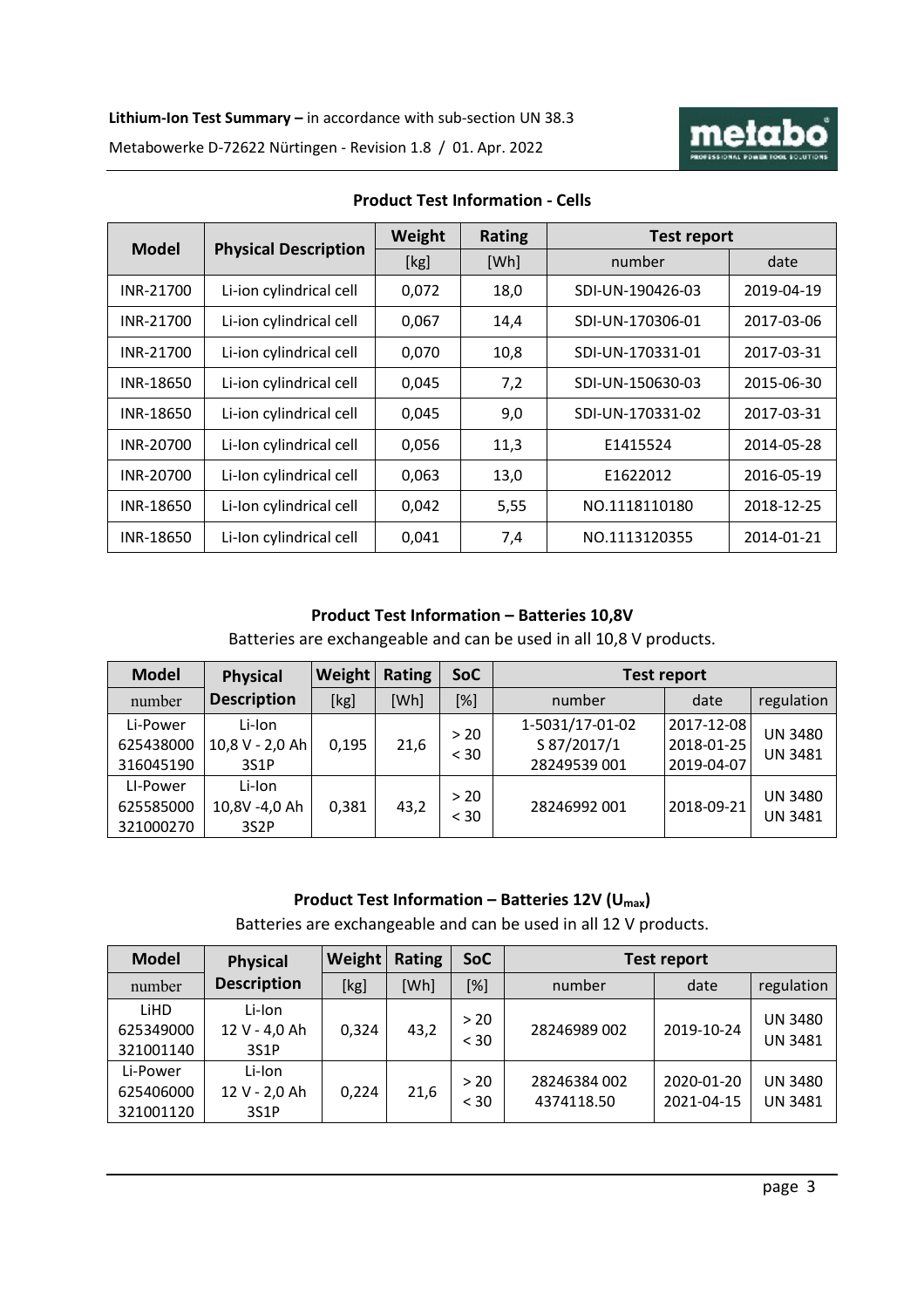

# **Product Test Information – Batteries 14,4 V**

Batteries are exchangeable and can be used in all 14,4 V products

| <b>Model</b>                       | <b>Physical</b>                                  | Weight | Rating | <b>SoC</b>     | Test report      |            |                                  |  |
|------------------------------------|--------------------------------------------------|--------|--------|----------------|------------------|------------|----------------------------------|--|
| number                             | <b>Description</b>                               | [kg]   | [Wh]   | $[\%]$         | number           | date       | regulation                       |  |
| Li-Power<br>625417000<br>321001060 | Li-Ion<br>$14,4 V - 1,5 Ah$<br>4S1P              | 0,324  | 21,6   | > 20<br>$<$ 30 | 4359720.50       | 2019-12-19 | <b>UN 3480</b><br><b>UN 3481</b> |  |
| Li-Power<br>625590000<br>321000390 | Li-Ion<br>$14,4 V - 4,0 Ah$<br>4S <sub>2</sub> P | 0,538  | 57,6   | > 20<br>$<$ 30 | SDI-UN-131219-02 | 2013-12-19 | <b>UN 3480</b><br><b>UN 3481</b> |  |
| Li-Power<br>625595000<br>321000540 | Li-Ion<br>$14,4 V - 2,0 Ah$<br>4S1P              | 0,340  | 28,8   | > 20<br>$<$ 30 | 28248753 001     | 2018-12-21 | <b>UN 3480</b><br><b>UN 3481</b> |  |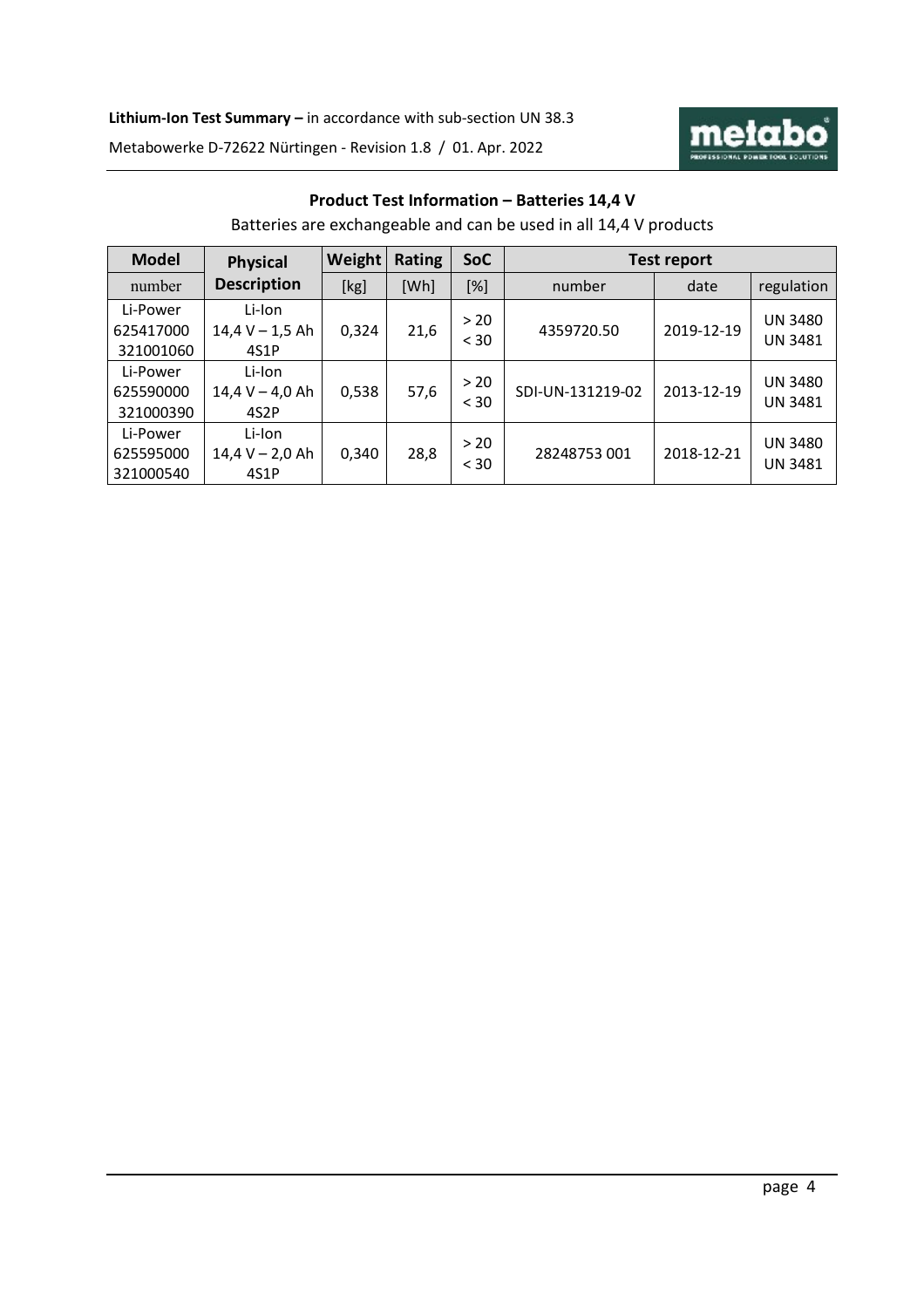

# **Product Test Information – Batteries 18V**

Batteries are exchangeable and can be used in all 18 V products

| <b>Model</b>                       | <b>Physical</b>                                | Weight | <b>Rating</b> | SoC            | <b>Test report</b>                                           |                                                      |                                  |
|------------------------------------|------------------------------------------------|--------|---------------|----------------|--------------------------------------------------------------|------------------------------------------------------|----------------------------------|
| number                             | <b>Description</b>                             | [kg]   | [Wh]          | [%]            | number                                                       | date                                                 | regulation                       |
| LiHD<br>625367000<br>321001000     | Li-Ion<br>18 V - 4,0 Ah<br>5S1P                | 0,584  | 72,0          | $>20$<br>< 30  | 28242835 003                                                 | 2020-12-18                                           | <b>UN 3480</b><br><b>UN 3481</b> |
| LiHD<br>625368000<br>321001040     | Li-Ion<br>18 V - 5,5 Ah<br>5S2P                | 0,983  | 99,0          | $>20$<br>< 30  | 28242837003                                                  | 2020-12-18                                           | <b>UN 3480</b><br><b>UN 3481</b> |
| LiHD<br>625369000<br>321000980     | Li-Ion<br>18 V - 8,0 Ah<br>5S2P                | 0,977  | 144,0         | $>20$<br>< 30  | 28246520 001                                                 | 2018-09-17                                           | <b>UN 3480</b><br><b>UN 3481</b> |
| LiHD<br>625549000<br>321001600     | Li-Ion<br>18 V - 10,0 Ah<br>5S2P               | 0,996  | 180,0         | $>20$<br>< 30  | 28253888 002<br>T211-0815/20                                 | 2020-09-23<br>2020-11-04                             | <b>UN 3480</b><br><b>UN 3481</b> |
| Li-Power<br>625418000<br>321001050 | Li-Ion<br>$18 V - 1,5 Ah$<br>5S1P              | 0,392  | 27,0          | $>20$<br>< 30  | 4359675.50                                                   | 2019-12-19                                           | <b>UN 3480</b><br><b>UN 3481</b> |
| Li-Power<br>625591000<br>321000480 | Li-Ion<br>18 V - 4,0 Ah<br>5S <sub>2</sub> P   | 0,648  | 72,0          | $> 20$<br>< 30 | 28248081001                                                  | 2018-11-09                                           | <b>UN 3480</b><br><b>UN 3481</b> |
| Li-Power<br>625592000<br>321000350 | Li-Ion<br>$18 V - 5,2 Ah$<br>5S <sub>2</sub> P | 0,670  | 93,6          | $>20$<br>< 30  | 28247087 001                                                 | 2019-02-20                                           | <b>UN 3480</b><br><b>UN 3481</b> |
| Li-Power<br>625596000<br>321000550 | Li-Ion<br>$18 V - 2,0 Ah$<br>5S1P              | 0,383  | 36,0          | $>20$<br>< 30  | 28251003 001                                                 | 2019-09-27                                           | <b>UN 3480</b><br><b>UN 3481</b> |
| Li-Power<br>625026000<br>321001450 | Li-Ion<br>$18 V - 2,0 Ah$<br>5S1P              | 0,383  | 36,0          | $>20$<br>< 30  | HU213J99 004                                                 | 2021-12-03                                           | <b>UN 3480</b><br><b>UN 3481</b> |
| Li-Power<br>625027000<br>321001470 | Li-Ion<br>18 V - 4,0 Ah<br>5S2P                | 0,685  | 72,0          | $>20$<br>< 30  | HU2177MB 001<br>HU219AFS 001<br>HU210YG9 001<br>HU21A74Q 001 | 2021-05-25<br>2021-05-21<br>2021-08-06<br>2021-09-09 | <b>UN 3480</b><br><b>UN 3481</b> |
| Li-Power<br>625028000<br>321001490 | Li-Ion<br>$18 V - 5,2 Ah$<br>5S2P              | 0,695  | 93,6          | $>20$<br>< 30  | HU216BYZ 001                                                 | 2021-07-22                                           | <b>UN 3480</b><br><b>UN 3481</b> |